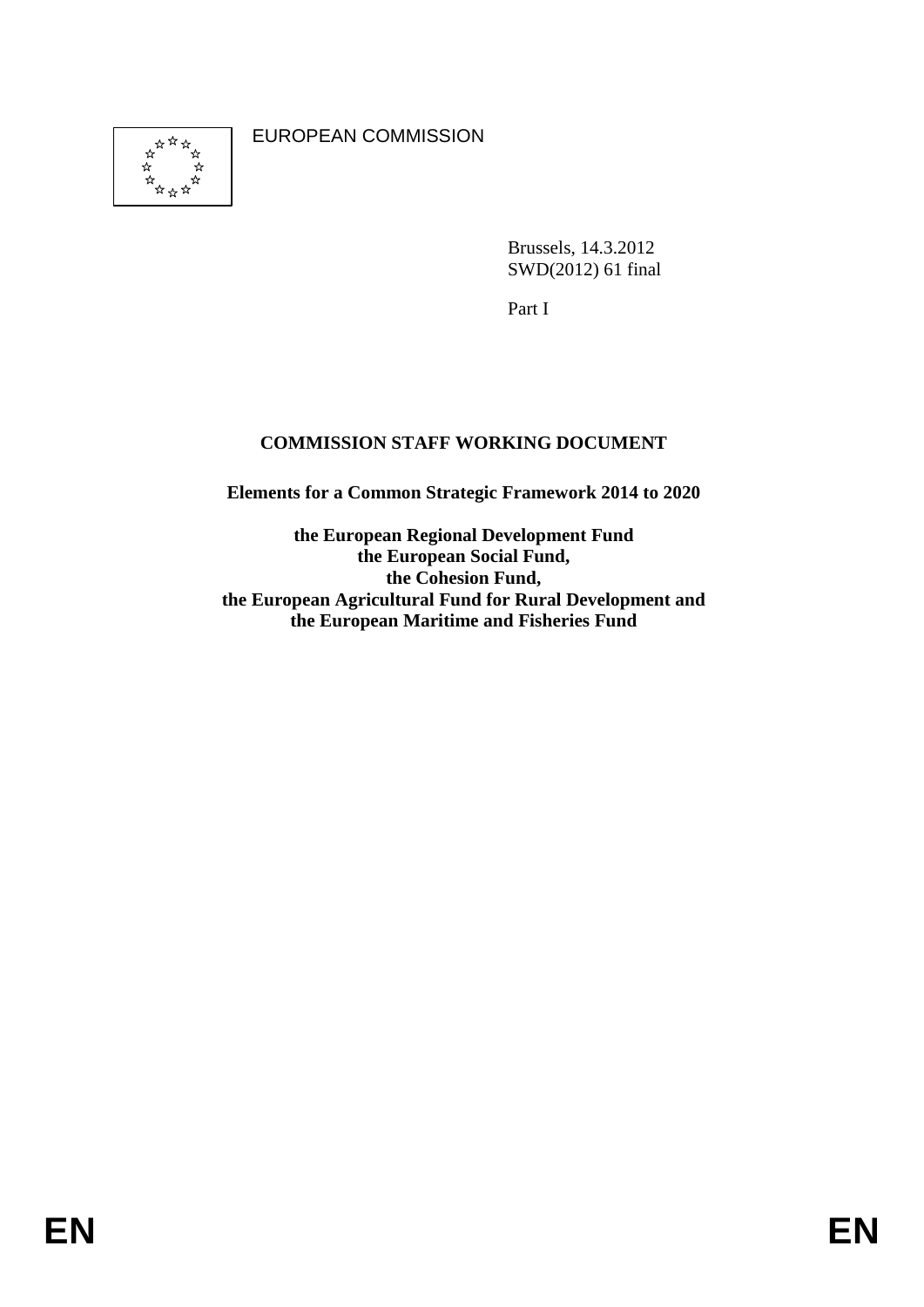## **COMMISSION STAFF WORKING DOCUMENT**

**Elements for a Common Strategic Framework 2014 to 2020 for** 

**the European Regional Development Fund the European Social Fund, the Cohesion Fund, the European Agricultural Fund for Rural Development and the European Maritime and Fisheries Fund** 

*This staff working document has been drawn up on the basis of the proposals for regulations adopted by the European Commission on 6 October 2011, 12 October 2011 and 2 December 2011. It does not prejudge the final nature of the acts, nor the content of any delegated or implementing acts that may be prepared by the Commission.*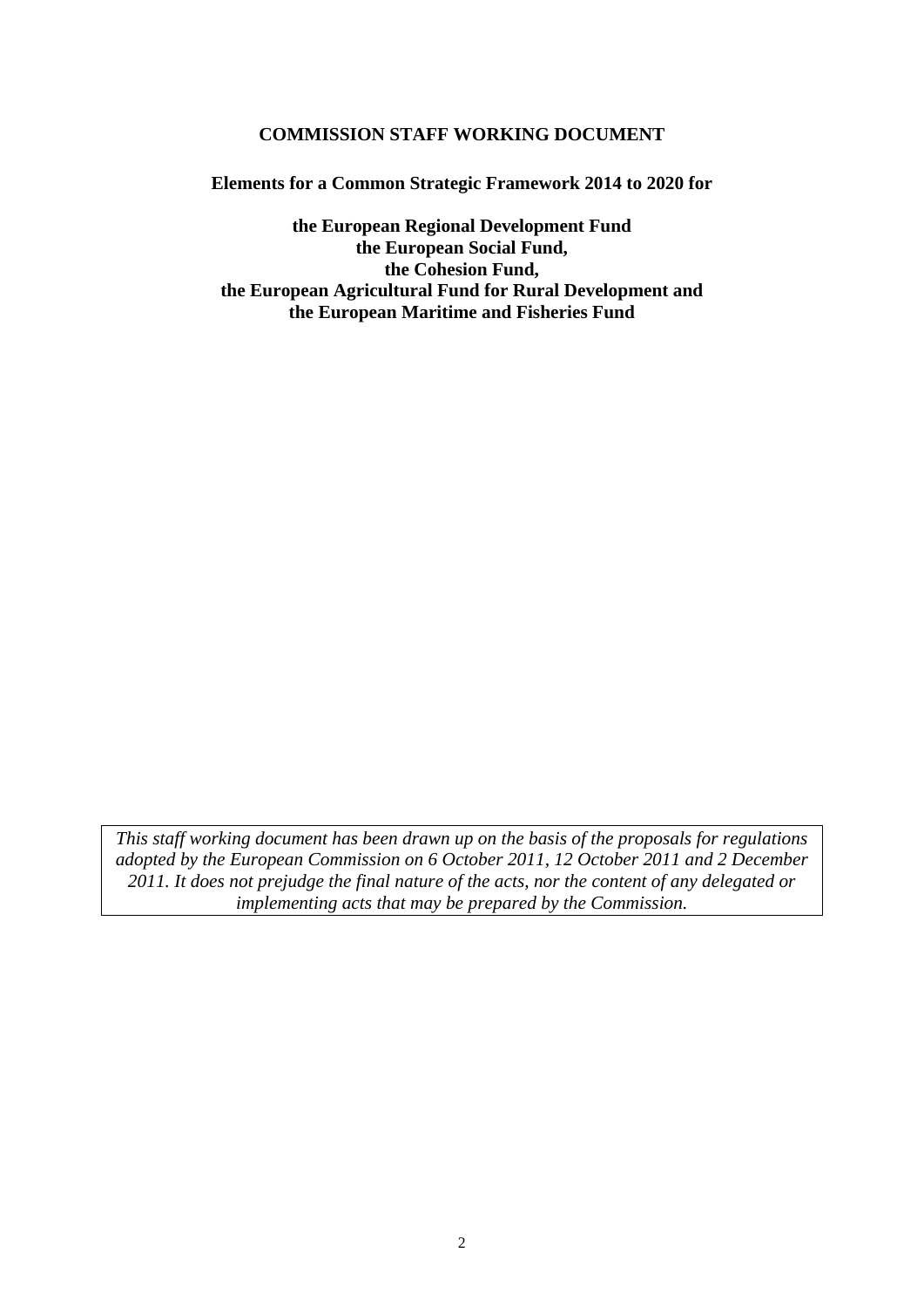# **1. INTRODUCTION**

Europe needs to put its economy back on a sustainable growth path. This requires a combination of budgetary consolidation, structural reforms, and environmentally sustainable growth-enhancing investments.

The European Regional Development Fund (ERDF), the European Social Fund (ESF), the Cohesion Fund (CF), the European Agricultural Fund for Rural Development (EAFRD) and the European Maritime and Fisheries Fund (EMFF) pursue complementary policy objectives and their management is shared between the Member States and the Commission. They are the main source of investment at EU level to help Member States to restore and increase growth and ensure a job rich recovery while ensuring sustainable development, in line with Europe 2020 objectives.

The Treaty on the Functioning of the European Union (TFEU) assigns clear objectives to these instruments. The Commission considers that they can be more effectively pursued if the five Funds are better coordinated to avoid overlaps and maximise synergies, integrated fully into the economic governance of the European Union, and contribute to the delivery of Europe 2020 by engaging national, regional and local stakeholders.

This is why the Commission has proposed a Common Provisions Regulation for all five Funds. The proposal provides for much closer coordination of the funds to achieve:

- concentration of resources on the objectives of Europe 2020 through a common set of thematic objectives to which the funds will contribute;
- simplification through more coherent planning and implementation arrangements;
- a reinforced focus on results through a performance framework and reserve;
- harmonisation of eligibility rules and an extension of simplified cost options to reduce the administrative burden for beneficiaries and managing authorities.

Furthermore, the proposal foresees the adoption of Partnership Contracts which will set out the commitments of the partners at national and regional level. These contracts will be linked to the objectives of the Europe 2020 Strategy and the National Reform Programmes. They will set out "an integrated approach for territorial development supported by all CSF Funds".

In order to facilitate the development of Partnership Contracts and programmes, the proposal foresees the adoption of a Common Strategic Framework (CSF). The CSF should increase coherence between policy commitments made in the context of Europe 2020 and investment on the ground. It should encourage integration by setting out how the funds can work together. It will provide a source of strategic direction to be translated by Member States and regions into the programming of the CSF Funds in the context of their specific needs, opportunities and challenges.

<sup>1</sup> 1 COM(2011) 500/II final, Communication from the Commission to the European Parliament, the Council, the European Economic and Social Committee and the Committee of the Regions 'A Budget For Europe 2020 - Part II - Policy Fiches', p. 5.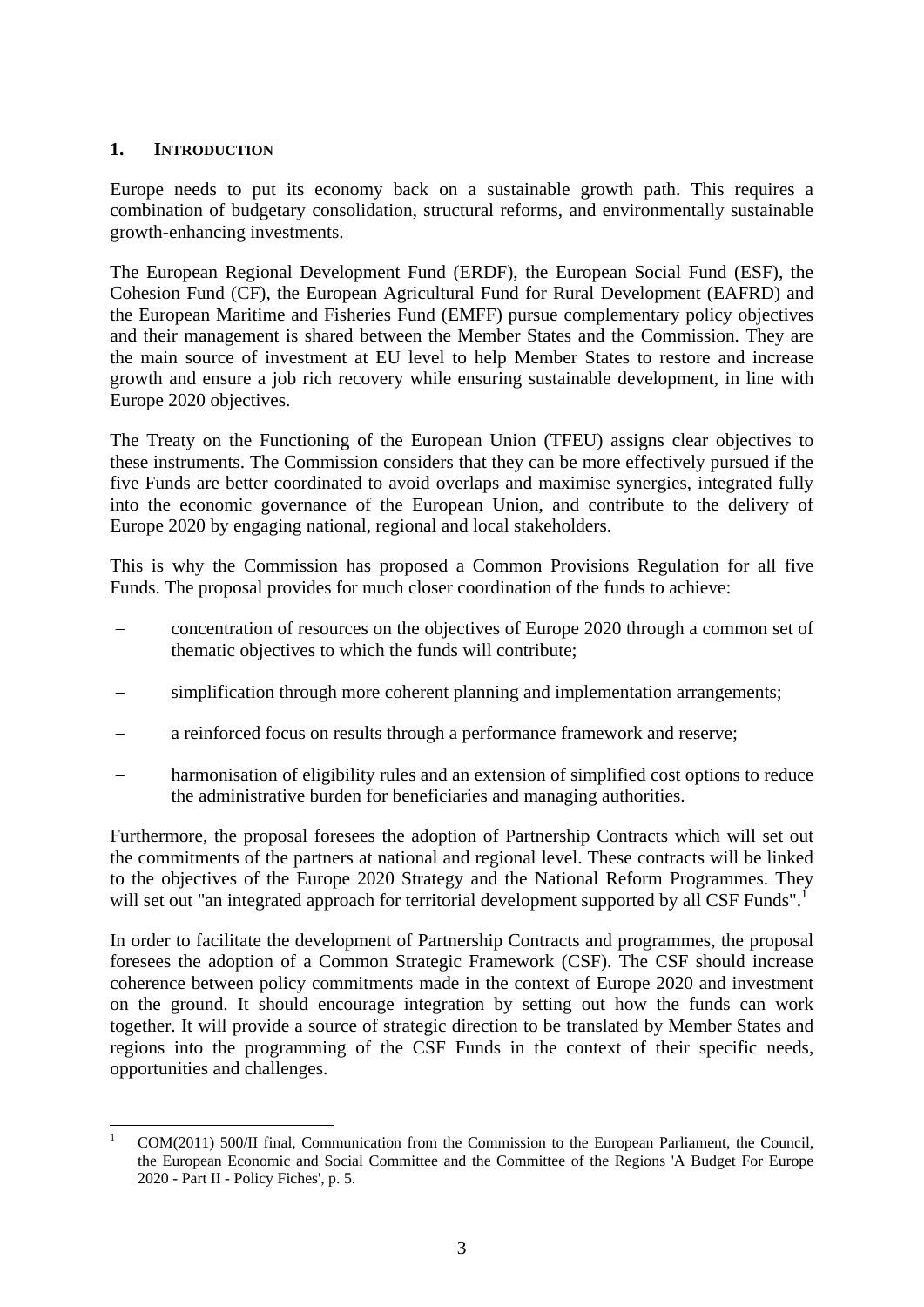The purpose of this Staff Working Document is to set out the main elements of the CSF as a basis for discussion with the European Parliament and the Council. These include:

- for each of the thematic objectives set out in the proposal for the Common Provisions Regulation,
	- o the main Europe 2020 targets and policy objectives that should be addressed by Member States in their Partnership Contracts, closely linked to their National Reform Programmes,
	- o and key actions, corresponding to investment priorities and Union priorities, which are expected to generate the greatest impact on growth, jobs and sustainability during implementation of the programmes; $<sup>2</sup>$ </sup>
- the linkages with the governance process of the European Semester;
- the coordination and integration of the CSF Funds;
- horizontal principles and policy objectives for the implementation of the CSF Funds;
- − the development of Partnership Contracts and programmes to address the territorial challenges of smart, sustainable and inclusive growth;
- priorities for cooperation activities.

The document addresses each of these elements in the following sections.

## **2. THEMATIC OBJECTIVES AND KEY ACTIONS**

In June 2010, the European Council adopted the Europe 2020 Strategy with the aim of stimulating smart, sustainable and inclusive growth. The strategy spells out EU headline targets for research and innovation, climate change and energy, employment, education and poverty reduction for 2020, to be translated into national targets. The Europe 2020 Integrated Guidelines<sup>3</sup> and seven flagship initiatives set out in more detail the path towards sustainable and job-creating growth.<sup>4</sup> However, in order to maximise the contribution of the CSF Funds, this strategy needs to be further developed within national and regional contexts. In this way, economic, social and territorial cohesion can be at the heart of the Europe 2020 strategy

 $\frac{1}{2}$  The proposal for Common Provisions Regulations establishes a hierarchy of objectives in which thematic objectives, based on Europe 2020, are common to all five CSF Funds. These are translated into investment priorities (ERDF, ESF, CF) and Union priorities (EAFRD and EMFF) specific to each Fund (and set out in the proposals for the ERDF, ESF, CF, EAFRD and EMFF regulations. Each programme should describe the actions to deliver the investment priorities and Union priorities for each of the CSF Funds. Programmes should take into account those key actions which are expected to generate the greatest impact on growth, jobs and sustainability in the specific context of a Member State or region.

Council Recommendation of 13 July 2010 on broad guidelines for the economic policies of the Member States and the Union (OJ L 191, 23.07.2010, p. 28) and Council decision of 21 October 2010 on guidelines for the employment policies of the Member States (OJ L 308, 24.11.2010, p. 46).

 <sup>&#</sup>x27;Digital agenda for Europe', 'Innovation Union', 'Youth on the move', 'Resource efficient Europe', 'An industrial policy for the globalisation era', 'An agenda for new skills and jobs' and 'European platform against poverty'.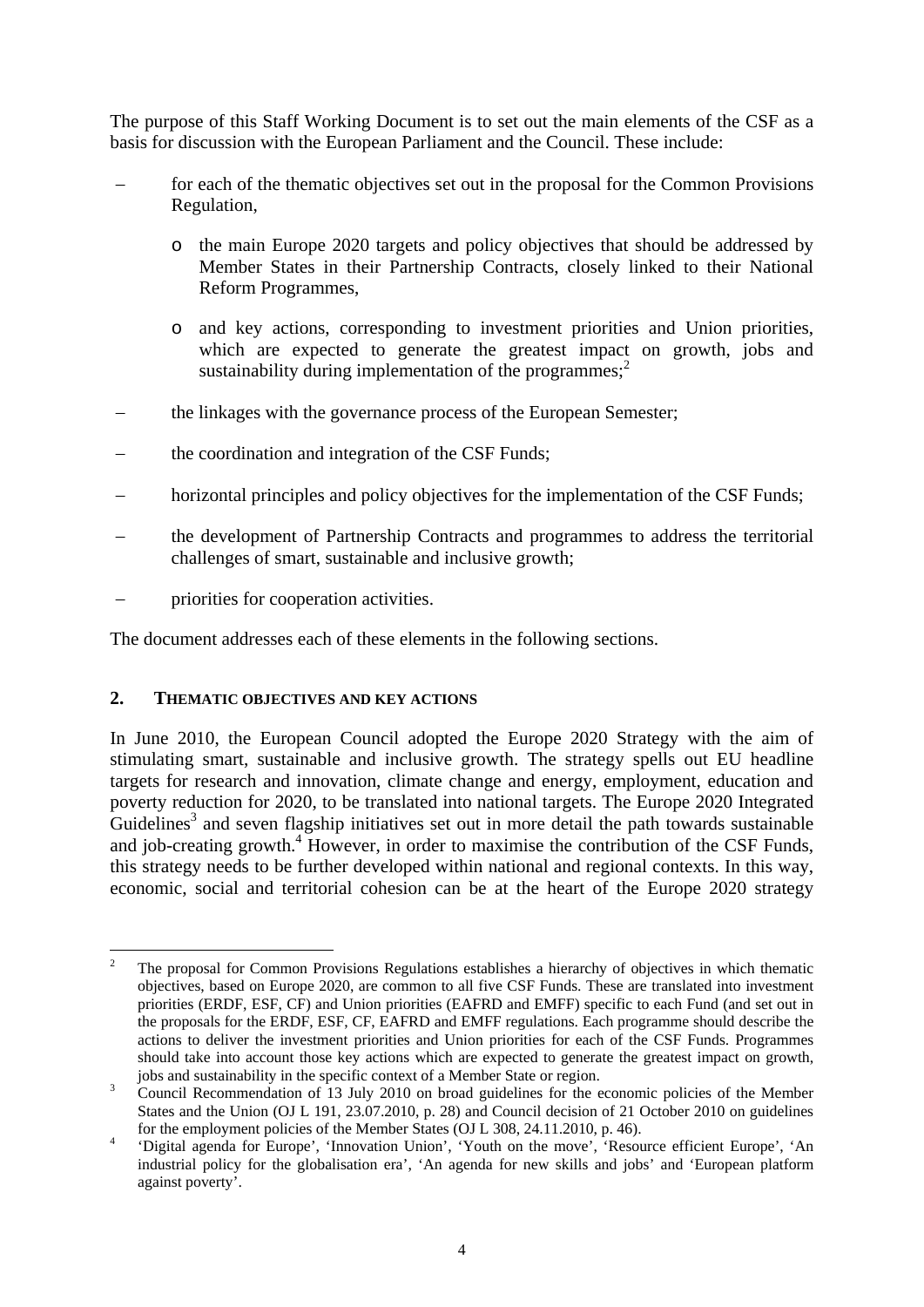ensuring that all energies and capacities are mobilised and focused on the pursuit of the strategy's priorities.

The proposal for the Common Provision Regulation identifies eleven thematic objectives. By identifying the main goals of Europe 2020 to be addressed by the CSF Funds and the range of key actions that could be carried out together under these thematic objectives, the CSF can provide further guidance on how the CSF Funds can most effectively target growth in the Partnership Contracts and programmes:

- the ERDF will contribute to all thematic objectives and focus on areas of investment linked to the context in which firms operate (infrastructure, business services, support for business, innovation, ICT and research) and to the provision of services to citizens in certain areas (energy, on-line services, education, health, social and research infrastructures, accessibility, quality of the environment). The Cohesion Fund will focus on improving the environment, sustainable development and TEN-T;
- the ESF will be programmed under four thematic objectives: employment and labour mobility; education, skills and lifelong learning; promoting social inclusion and combating poverty as well as administrative capacity building. Actions supported by the ESF will, however, also contribute to the other thematic objectives;
- the EAFRD's six priorities will target smart, sustainable and inclusive growth in the agricultural, food and forestry sectors and in rural areas as a whole. They cover knowledge transfer and innovation, the competitiveness of agriculture, management of natural resources and climate action, and the inclusive development of rural areas;
- the EMFF priorities, in line with the Common Fisheries Policy reform, will focus on the viability and competitiveness of fisheries and aquaculture, while at the same time supporting their environmental sustainability. The EMFF will promote social cohesion and job creation in fisheries dependent communities, in particular through diversification into other maritime sectors, as well as action in the field of Integrated Maritime Policy.

Annex I sets out in an integrated manner for each of the thematic objectives the main goals to be addressed, the key actions for each CSF Fund and corresponding general implementation principles to ensure effective and efficient use of the funds.

# **3. COHERENCE AND CONSISTENCY WITH EU ECONOMIC GOVERNANCE**

The Europe 2020 strategy constitutes the policy framework for the European Union in the current decade: its five headline targets define where the EU wants to be in 2020 and the Integrated Guidelines set out the policy orientations for the medium-term. In order to deliver results, stronger economic governance has been put in place. It translates the Europe 2020 thematic priorities and targets into an annual cycle of multilateral surveillance centred on national reporting and country specific recommendations.

In January 2011, the first European Semester on policy coordination was launched with the presentation of the Annual Growth Survey (AGS). Every year the AGS identifies the priority actions for the European Union, including growth-enhancing measures, for the following twelve months in the context of the overall Europe 2020 strategy consistent with its longer term priorities. Each Spring, the Member States present National Reform Programmes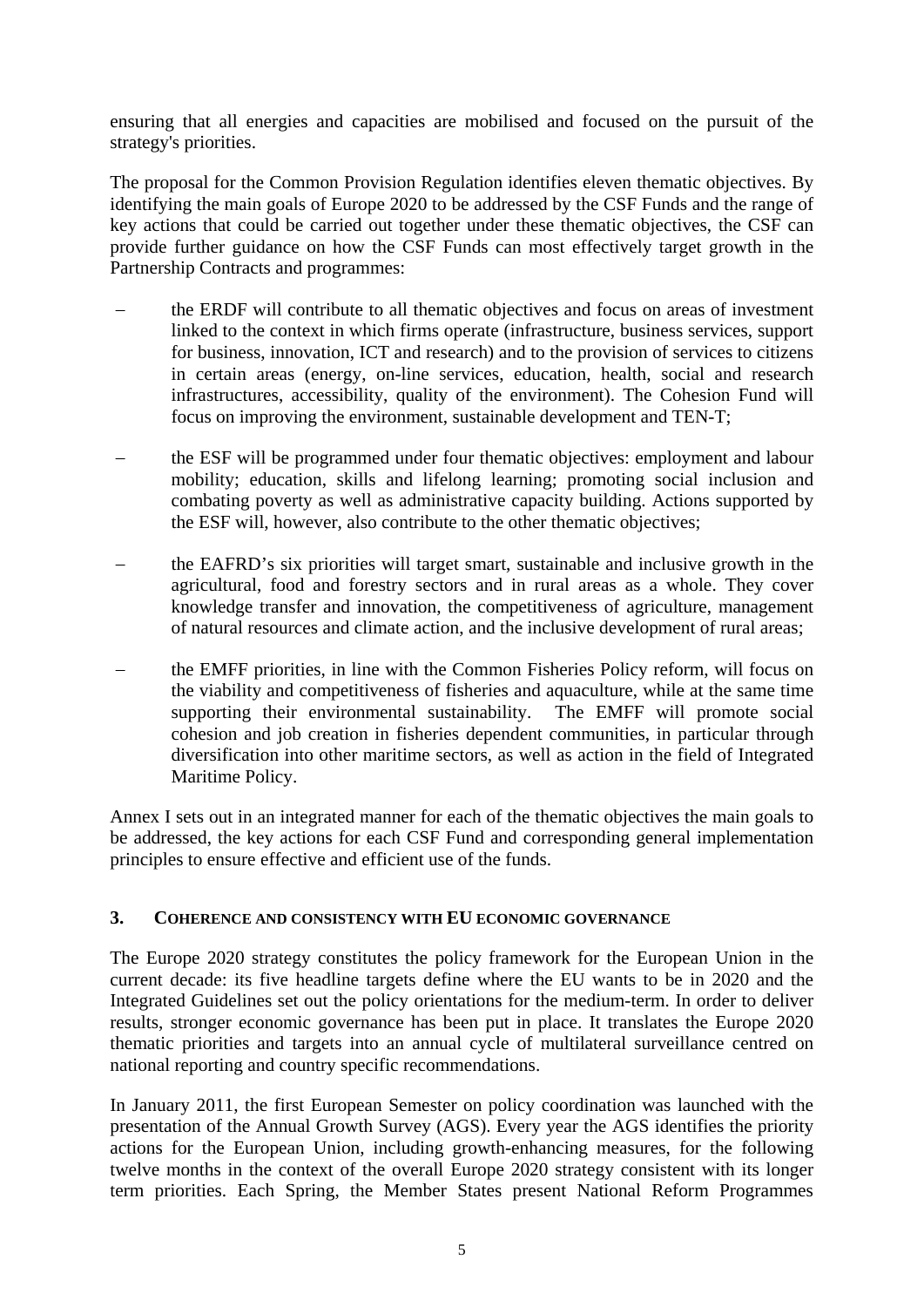(NRPs) outlining policy measures to address the AGS policy priorities and Euro Plus Pact commitments in order to boost growth and jobs and reach national targets set in relation to European headline targets. Stability and Convergence Programmes (SGP) ensure sound public finances. On the basis of a detailed assessment of the NRPs and SGPs, the Commission proposes country-specific recommendations (CSRs) which are then endorsed by the June European Council. The CSRs should then feed into the economic and budgetary decisions in the second half of the year and in the NRPs the following year.

The country-specific recommendations relevant to the CSF Funds are those of a long-term nature, reflecting deep underlying structural challenges that need to be addressed by multiannual investment strategies. Some of the recommendations will be regulatory in character. However, others will be of direct relevance to the areas of intervention of the CSF Funds requiring a combination of regulation and budgetary decisions, including public investment.

### *Examples of relevant country specific recommendations*

- Recommendations linked to the Broad Economic Policy Guidelines concern growth-enhancing measures defined in National Reform Programmes: in particular those related to research and innovation, to ICT infrastructure and services; enhancing the capacity of SMEs to grow and internationalise, including enhanced access to non-bank funding; new sources of growth such as lowcarbon technologies, energy efficiency or renewable energies; support for waste and water management and price-setting schemes and the sustainable exploitation and management of natural resources; to the setting up of multiannual plans for investment in railway, infrastructures; and health systems reform.
- Recommendations based on the Employment Guidelines, in particular those to increase the effectiveness of active labour market policies and to improve the capacity of the Public Employment Services, to promote gender equality and foster a better work balance, to better integrate vulnerable groups on the labour market, to improve educational outcomes, to adapt skills to labour market needs, to adopt and implement comprehensive lifelong learning strategies, to tackle early school leaving and improve access to education.

The CSF Funds have a central role to play in supporting the measures outlined by the countryspecific recommendations to bring about necessary structural change and address gaps in relation to the Europe 2020 headline targets. In particular, the Commission has highlighted in the 2012 Annual Growth Survey that Member States should give particular attention to prioritising growth-friendly expenditure, such as spending on education, research, innovation and energy and ensuring the efficiency of such spending. Particular attention should also be paid to maintaining or reinforcing the coverage and effectiveness of employment services and active labour market policies, with a focus on youth unemployment, and to facilitating the access of SMEs to finance.

In preparing their Partnership Contracts, the Member States and regions need to programme the CSF Funds taking into account the most recent relevant country-specific recommendations issued by the Council on the basis of Articles 121(2) and 148(4) TFEU and reflecting their National Reform Programmes. Member States should also take into account Council recommendations based on the Stability and Growth Pact. Each Member State should set out in the partnership contract how different EU and national funding streams contribute to addressing the challenges identified by the country-specific recommendations concerned.

The global context in which the CSF Funds operate can change and new priorities may emerge, so the programming mechanisms of the CSF Funds need to be flexible enough to refocus financial resources to address these new critical challenges. The Commission proposal foresees that where there are relevant changes in the Union Strategy for Smart, Sustainable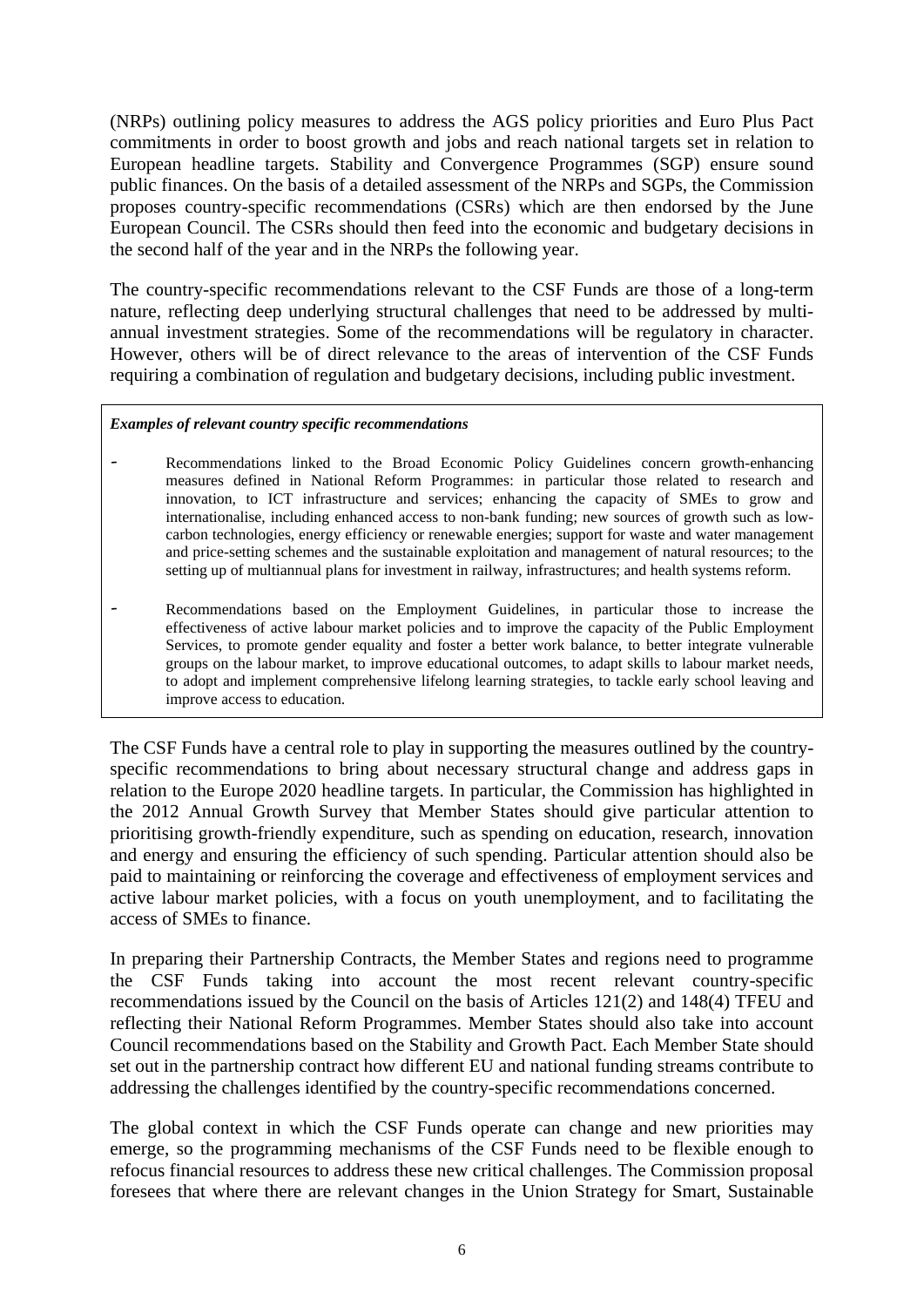and Inclusive Growth, the Common Strategic Framework and the Partnership Contracts can be revised. Furthermore, the Commission may request a Member State to review and propose amendments to its Partnership Contract and relevant programmes to support the implementation of a country-specific recommendation.

# **4. REINFORCING COORDINATION AND INTEGRATION**

In its proposals for a Multiannual Financial Framework, the Commission has set out an ambitious agenda to simplify and rationalise the EU budget.<sup>5</sup> In line with this approach, it has proposed in the Common Provisions Regulation a framework to ensure greater cross-sector consistency and coordination as well as to encourage potential synergies. These rationalisation measures should facilitate the submission and the processing of applications for financial assistance and reduce the administrative burden for applicants and beneficiaries of the CSF Funds. At the same time, it has sought greater harmonisation of rules within both the Financial Regulation and between sector-specific regulations to promote simplification and coordination.

# **4.1. Coordination mechanisms among the CSF Funds**

The basis for coordination between the CSF Funds is provided through a common delivery framework established in the proposal for the Common Provisions Regulation. Delegated and implementing acts will further enhance coordination and consistency between the CSF Funds. The integration of the CSF Funds in each Member State's Partnership Contract provides a framework for close coordination to ensure that interventions financed create synergies and that streamlining leads to a reduction of administrative cost and administrative burden on the ground.

It is essential that Member States ensure that all ministries and managing authorities responsible for the implementation of the CSF funds work closely together in the preparation, implementation, monitoring and evaluation of the Partnership Contract and programmes. The Partnership Contracts should set out the arrangements for ensuring this coordination and the concrete measures that will be taken to maintain this coordination throughout the programming period. Such coordination should include:

- the identification of areas of intervention where the CSF Funds can work together in a complementary manner to achieve the thematic objectives set out in the proposed Common Provisions Regulation. This can be achieved by close coordination of programming under different monofund programmes. Alternatively, Member States have the option to prepare and implement multifund programmes combining the ERDF, ESF and the Cohesion Fund in a single programme;
- the involvement by managing authorities responsible for one of the CSF Funds of other managing authorities and relevant ministries in the development of support schemes to ensure synergies and avoid overlaps;
- the establishment, where appropriate, of joint monitoring committees for programmes implementing CSF Funds, and the development of other joint management and control arrangements to facilitate coordination between authorities responsible for the implementation of CSF Funds;

<sup>&</sup>lt;u>.</u> 5 COM(2012) 42 final, 'A Simplification Agenda for the MFF 2014-2020'.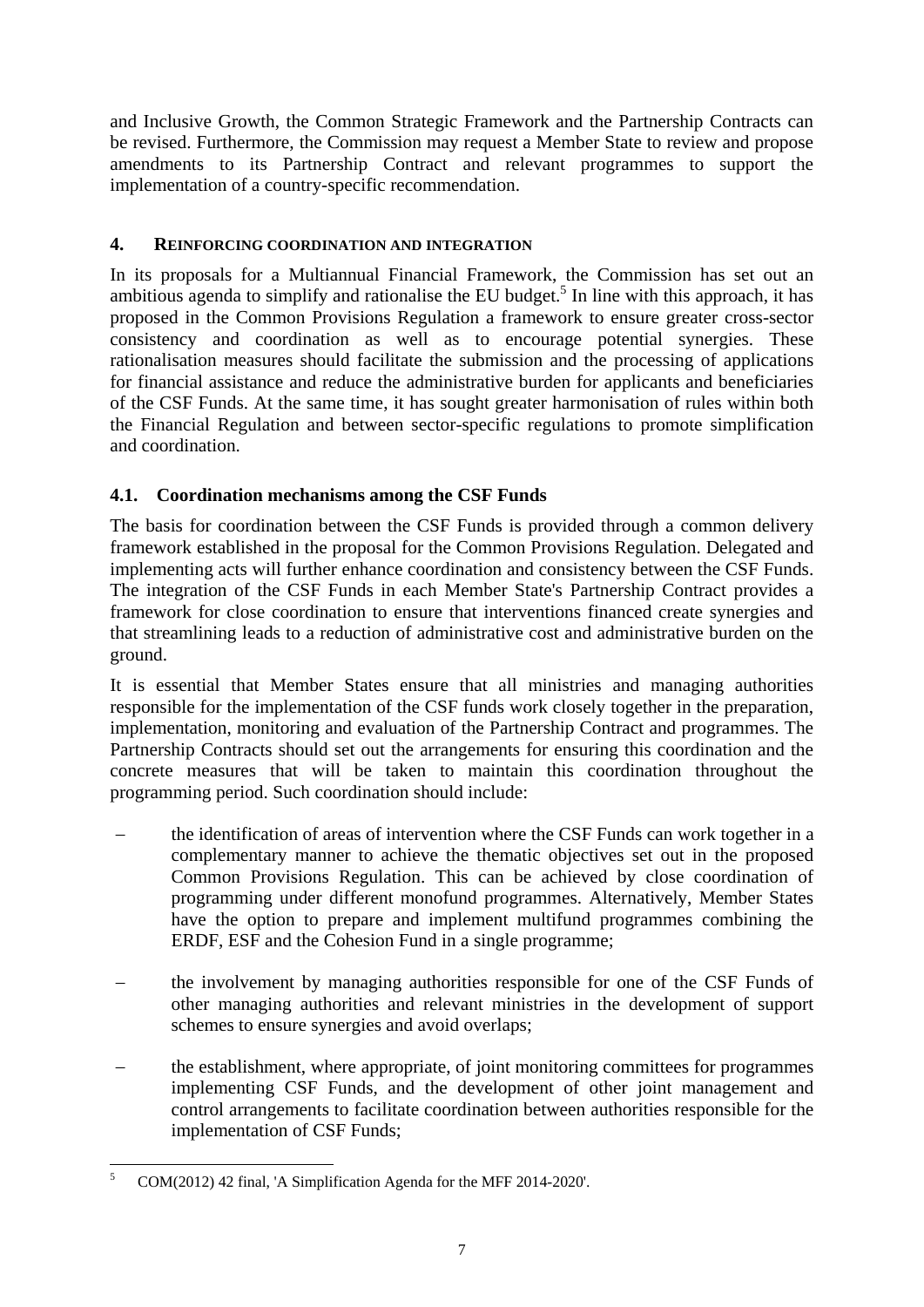greater use of joint eGovernance solutions aimed at applicants and beneficiaries and "one-stop shops" for advice on possibilities of support from all CSF Funds can contribute greatly to reducing the administrative burden for beneficiaries.

# **4.2. Coordination mechanisms for the CSF Funds with other EU policies and instruments**

It is imperative to ensure the consistency of actions financed from the CSF Funds with other EU policies. The EAFRD and the EMFF in particular are essential parts of the overall policy framework for the common agricultural policy, the common fisheries policy and the integrated maritime policy. Furthermore, investment from all the CSF Funds can directly support the achievement of objectives established under other Union policies in areas such as environment, climate action, education and employment, but also indirectly in areas such as the single market. Member States should ensure consistency at programming and implementation stages between interventions supported by the CSF Funds and the objectives of these policies.

In many areas, more than one EU instrument can provide resources to support the achievement of Europe 2020 objectives. These instruments may be under shared management with the Member States in areas such as justice and home affairs, but also under direct management of the Commission, such as the Connecting Europe Facility in the field of infrastructure, Horizon 2020 in the area of research and innovation, the Erasmus for All programme in the field of education and training, the Leonardo da Vinci programme for vocational education and training, the Programme for Social Change and Innovation in the area of employment and social inclusion or the LIFE programme in the areas of environment and climate action. In these policy domains, it is important that Member States and regions identify and exploit complementarities between different Union instruments at national and regional level, both in the phase of planning and during implementation.

They should establish structures that facilitate the strategic identification of priorities for the different instruments and structures for coordination at national level. Such structures should also seek to avoid duplication of effort and identify areas where additional financial support is needed. These structures should be set out in the Partnership Contract, and where appropriate, in programmes.

Member States should also make full use of the possibility to integrate support from different instruments to support individual operations. This has been facilitated by the harmonisation of rules applied to different Union instruments at EU level. Furthermore, it will be particularly important that national and regional authorities responsible for the implementation of the CSF Funds work closely with those responsible for implementing other national instruments to deliver coherent and streamlined funding opportunities for beneficiaries.

The scope for complementarity between the CSF Funds and other Union policies and instruments is set out in greater detail in Annex I under each of the thematic objectives.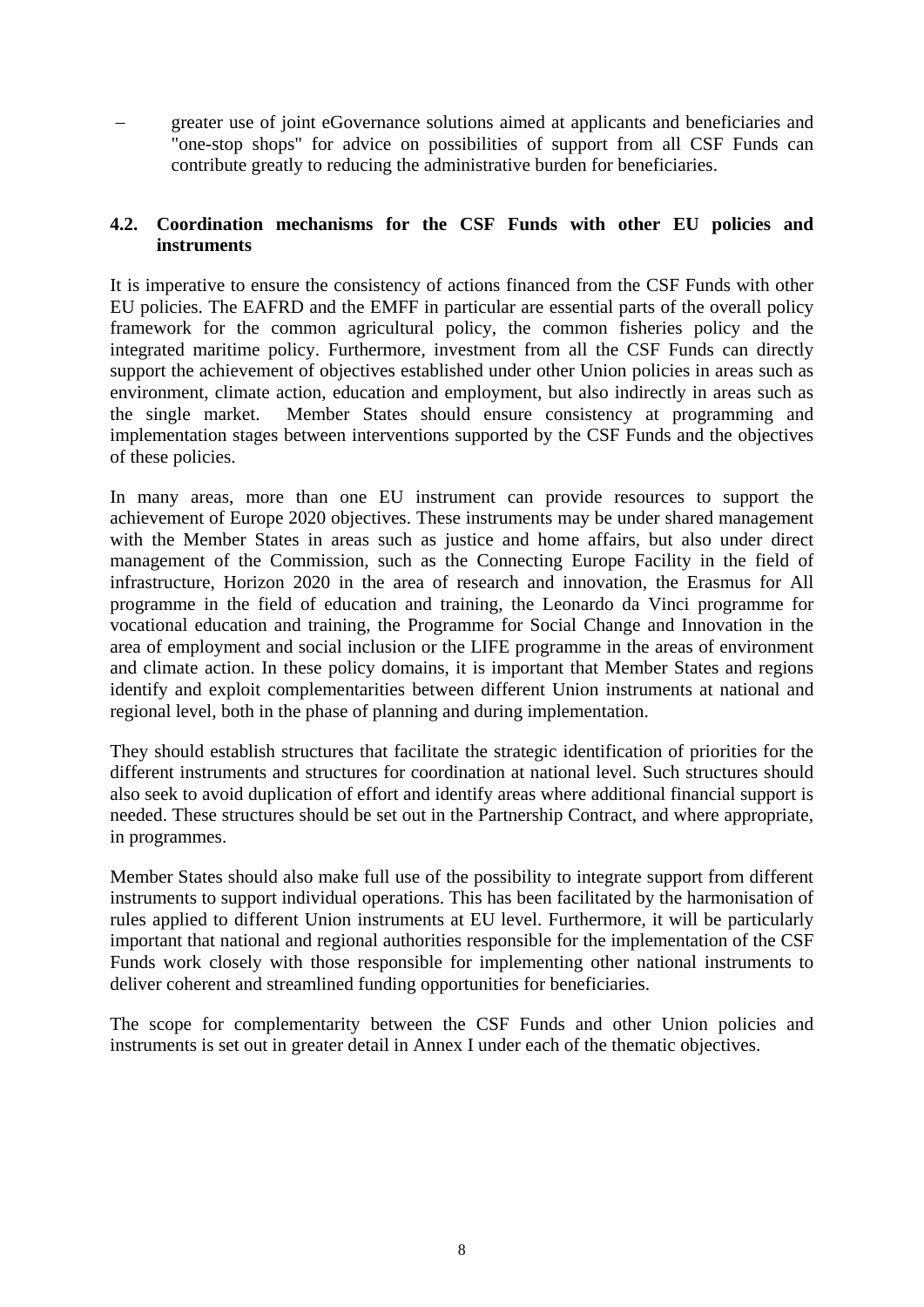# **4.3. Encouraging integrated approaches to the delivery of the CSF Funds**

The Common Provisions Regulation proposes a number of mechanisms to encourage integrated approaches to programming, to achieve coordination and synergies during implementation. Member States should set out in their Partnership Contracts and programmes how they intend to make use of these to achieve integration.

In order to promote integrated approaches to territorial development, the proposal for a Common Provisions Regulation provides for two mechanisms to facilitate the development of local and sub-regional approaches. These are Community Led Local Development and Integrated Territorial Investments for the ERDF, ESF and Cohesion Fund. Both seek to engage regional and local actors and local communities in the implementation of programmes.

#### *Community-led local development*

Community-led local development (based on the experience of LEADER under rural development) can complement and enhance the delivery of public policies for all CSF Funds. It aims at increasing effectiveness and efficiency of territorial development strategies by delegating decision-making and implementation to a local partnership of public, private and civil society actors. Community-led local development should be implemented in the context of a strategic approach followed by public policy-makers, to ensure that the 'bottom-up' definition of local needs takes account of priorities set at a higher level. Member States will therefore have to define the approach to community-led local development across the CSF Funds and should include references to community-led local development in the Partnership Contracts. The Partnership Contract should detail the main challenges that Member States intend to tackle, setting out the main objectives and priorities and indicate the types of territories where this approach should be implemented and which specific role will be attributed to the local action groups in its delivery. In addition, they should indicate how the CSF Funds will be used together and explain the role envisaged for the different Funds in different types of territories (rural, urban etc.). Under the EAFRD, LEADER will continue to be a compulsory element in each rural development programme.

#### *Integrated territorial investments for the ERDF, ESF and Cohesion Fund*

An Integrated Territorial Investment (ITI) is an instrument which provides for integrated delivery arrangements for investments under more than one priority axis of one or more operational programmes. Funding from several priority axes and programmes can be bundled into an integrated investment strategy for a certain territory or functional area. This can take the form of an integrated strategy for urban development, but also for intermunicipal cooperation in specific territories. It allows the managing authorities to delegate the implementation of parts of different priority axes to one body (a local authority) to ensure that investments are undertaken in a complementary manner. Within an ITI certain components can be implemented through community-led local development, combining the two approaches.

The proposed Common Provisions Regulation also introduces new mechanisms to encourage the development of integrated operations. This allows the joint implementation by a single beneficiary of a number of projects from different sources within the CSF Funds, and in certain cases from other EU instruments.

#### *Integrated Operations*

Unlike the current period, an operation may receive support from one or more CSF Funds and from other Union instruments. This is subject to the condition that an expenditure item is not funded twice under the CSF Funds or other Union instrument. This would allow, for example, a single operation to receive support from both the ERDF and the ESF, or the ERDF and Horizon 2020.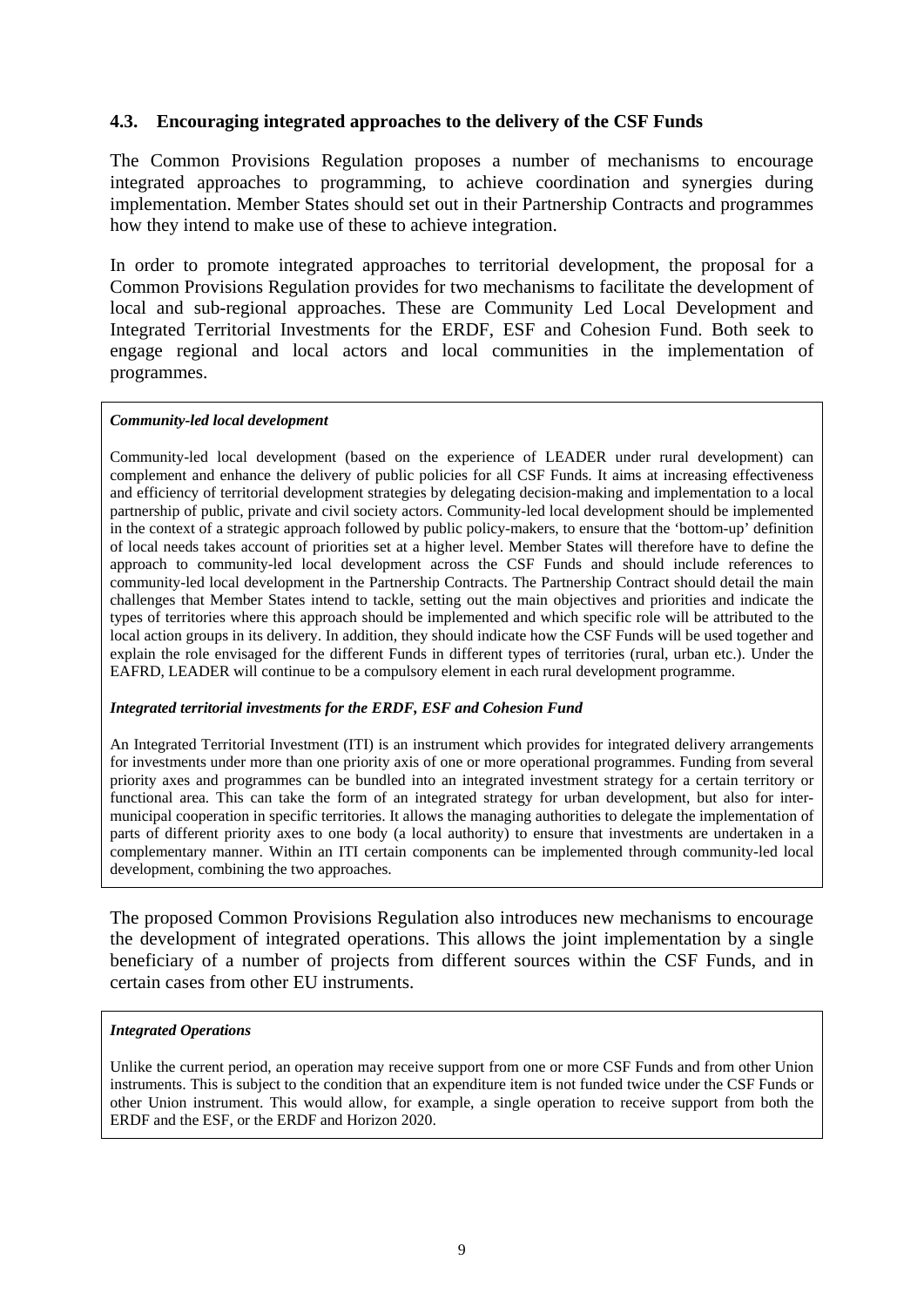#### *Joint Action Plans*

1

A Joint Action Plan is a new type of integrated operation implemented through a result based approach in order to achieve specific objectives jointly agreed between the Member State and the Commission. It comprises a group of projects which are carried out under the responsibility of a designated beneficiary. In practice the financial management of the Joint Action Plan will be exclusively based on the outputs and the results it seeks to achieve. The Joint Action Plan may be funded by the ESF and the ERDF. However, it may not be used to support infrastructure. It may be part of one or several operational programmes and thus may constitute a useful instrument to foster better integration of the different Funds towards a common objective.

### **5. HORIZONTAL PRINCIPLES AND POLICY OBJECTIVES**

The proposal for the Common Provisions Regulation contains horizontal provisions and policy objectives which apply to the implementation of the CSF funds.

## *Promotion of equality between men and women and non-discrimination*

Member States should pursue the objective of equality between men and women as set out in Article 8 of the TFEU and ensure its mainstreaming in the preparation, implementation, monitoring and evaluation of actions under all the CSF Funds. ERDF, ESF and Cohesion Fund programmes should explicitly specify the expected contribution of these Funds to gender equality, by setting out in detail objectives and instruments. Gender analysis should be included in the analysis of the objectives of the intervention. The participation of the relevant bodies responsible for promoting gender equality in the partnership should be ensured. It is strongly recommended to organise permanent structures or explicitly assign a function to existing structures to advise on gender equality in order to provide the necessary expertise in the preparation, monitoring and evaluation of the CSF Funds.

Monitoring systems and data collection are also essential to provide a clear picture of how programmes are meeting gender equality objectives. In this respect, rather than a general requirement to address these issues in all evaluation activities, it is recommended that managing authorities, in conjunction with the monitoring committees, should undertake either general self-assessment exercises, specific evaluation studies or a structured reflection focusing on the application of the gender mainstreaming principle. The composition of the monitoring committees should be gender balanced and should include a gender expertise/responsibility function.

Member States should take appropriate steps to prevent any discrimination based on sex, racial or ethnic origin, religion or belief, disability, age or sexual orientation<sup>6</sup> as well as to ensure accessibility during the preparation and implementation of programmes and operations co-financed by the CSF Funds and describe explicitly the actions to take into account this principle in the programmes.

<sup>6</sup> This does not prevent any Member State from maintaining or adopting positive actions to prevent or compensate for disadvantages linked to any of these grounds (Art. 5 of Council Directive 2000/43/EC of 29 June 2000 implementing the principle of equal treatment between persons irrespective of racial or ethnic origin (OJ, L 180, 19.07.2000, p. 22) and Art. 7 of Council Directive 2000/78/EC of 27 November 2000 establishing a general framework for equal treatment in employment and occupation (OJ L 303, 2.12.2000, p. 16).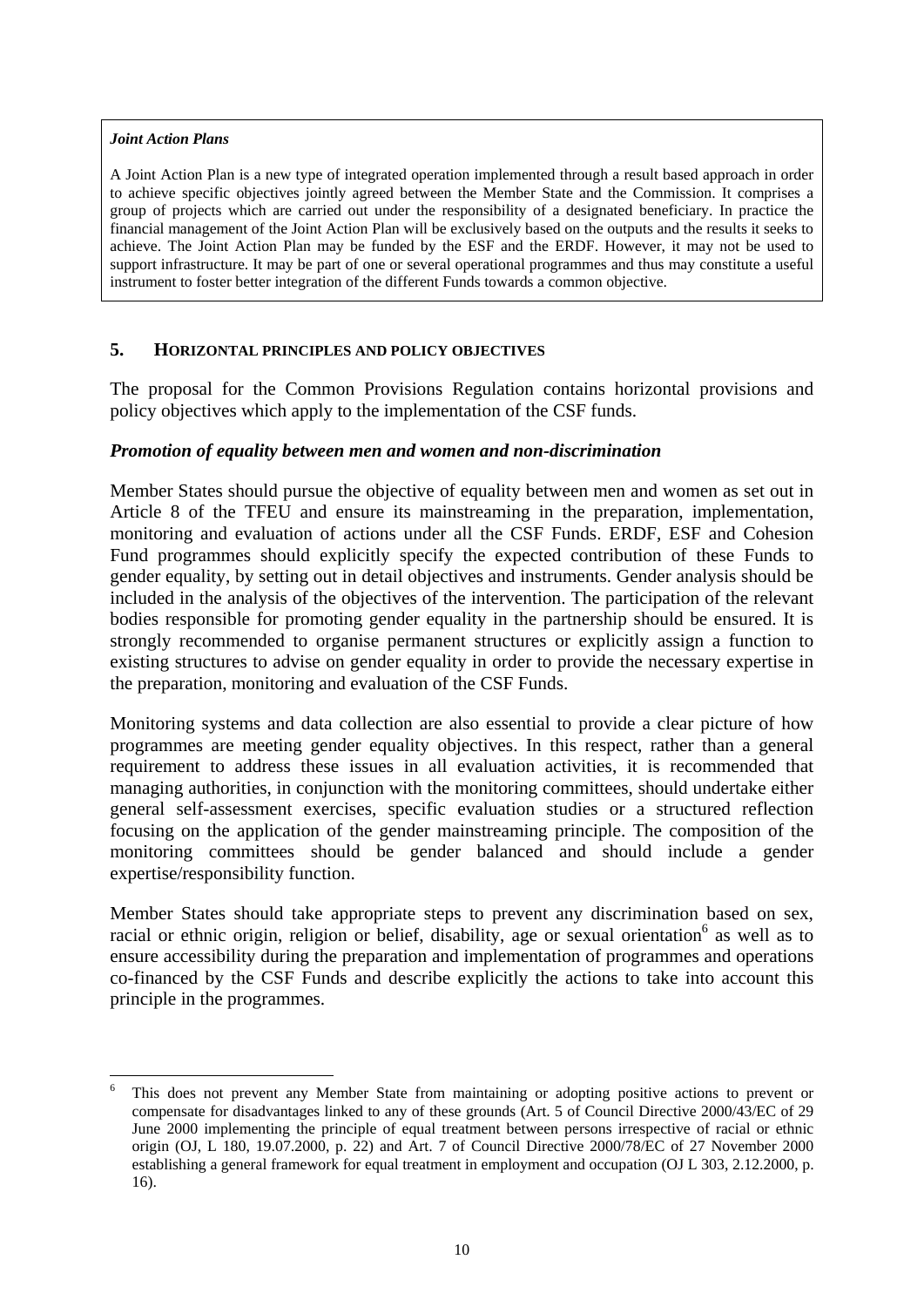The opinion issued by the equality bodies on the programmes for the ESF, ERDF and Cohesion Fund aims to ensure that all necessary provisions are in place. In addition, the involvement of equality bodies or other organisations active in combating discrimination is strongly recommended in order to provide the necessary expertise in the preparation, monitoring and evaluation of the Funds.

All programmes will need to combat discrimination and promote equal opportunities as well as to ensure accessibility for persons with disabilities during their preparation and implementation. Accessibility should be a characteristic of all products and services offered to the public and co-financed by the CSF Funds. In particular, accessibility to the built environment, transport and information and communication, including new technologies, should be required by the Managing Authorities. Besides the principle of mainstreaming, Member States will need to put in place positive actions to be supported by the ESF to promote equal opportunities.

## *Sustainable development*

Sustainable development requires compliance with the environmental *acquis.* Since the CSF Funds are the major source of EU funding for the environment, the Funds also need to contribute substantially to environmental enhancement, and at least 20% of the EU budget in the period 2014-2020 should be allocated to climate change objectives. It is therefore essential that Member States provide timely and comprehensive information on the amount of climate related expenditure in accordance with the methodology set out in the Common Provisions Regulation. Member States should track biodiversity-related expenditure based on the proposed reporting arrangements.

To ensure the horizontal integration of sustainable development, the polluter pays principle as set out in Article 192 of the Treaty on the Functioning of the European Union implies that those who cause environmental damage should bear the costs of avoiding it or compensating for it. As a general rule, this means that funding should not be used to meet the costs of complying with existing legislation. The polluter pays principle should be systematically applied across programmes and projects. The polluter pays principle also applies to funding provided for potentially environmentally harmful activities, particularly the financing of infrastructure. In such cases, funding should be provided only if user charging and the internalisation of externalities do not cover the cost of the investment and the cost of any harm caused. At the same time it should be shown that overall the investment results in net social benefits.

In certain cases it may not be possible to apply the user pays and polluter pays principles, or it may only be possible to apply it partially:

- if the cost of measures to protect the environment are deemed disproportionate for the public authorities of Member States, the Treaty on the Functioning of the European Union provides for financial support from the Cohesion Fund;
- if the source of pollution or the user of natural resources is the general population, it may not be possible in low-income regions to cover the entire cost of avoiding environmental damage or the cost of producing the resource by charging users (for example, in the case of waste water treatment or waste where EU legislation allows for social aspects to be taken into consideration);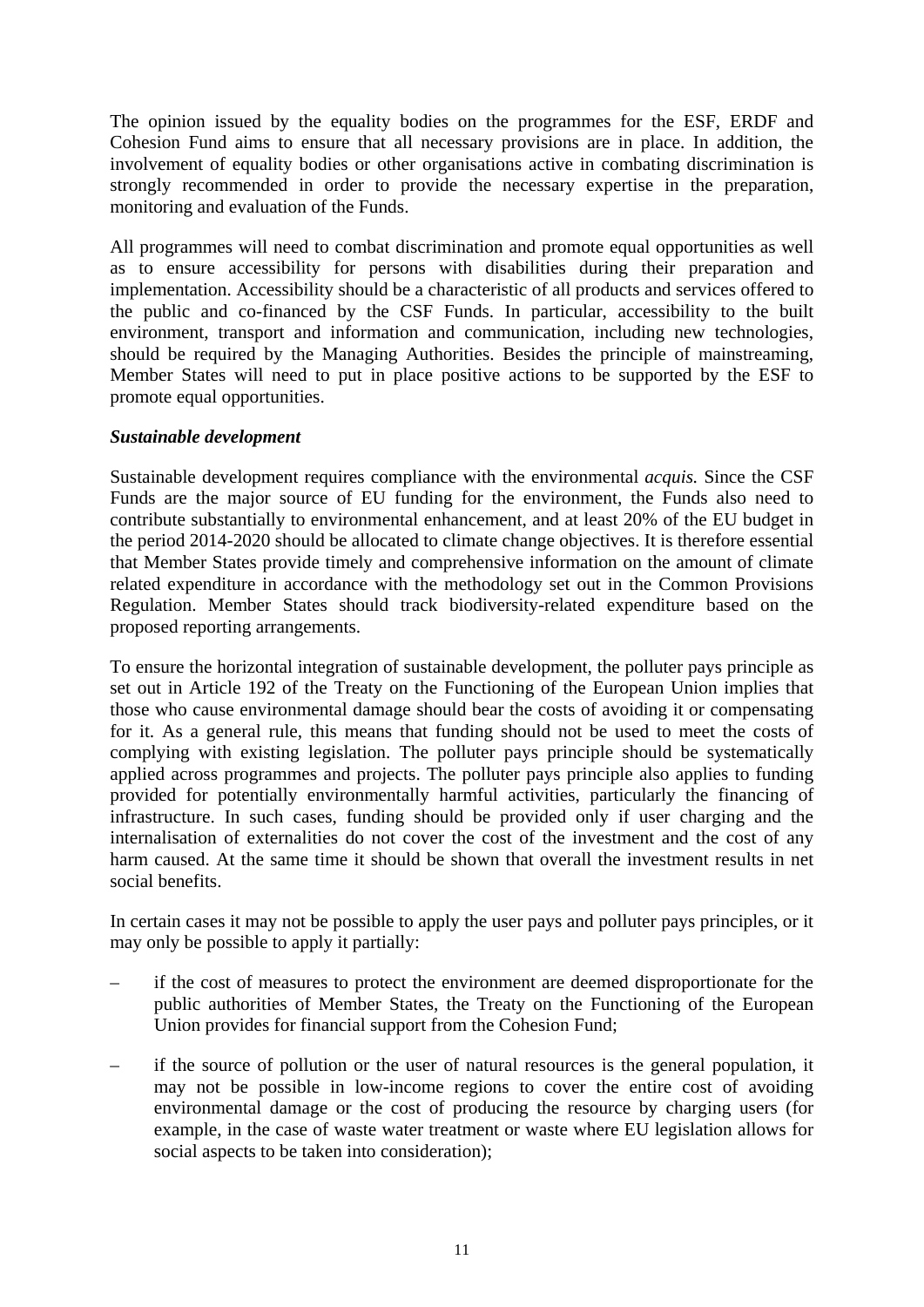– if the polluters cannot be identified and legal liability for environmental damage cannot be assigned to the polluter or other stakeholders (for example, contaminated land where contamination cannot be clearly assigned to the polluter)<sup>7</sup>.

Support from the EAFRD can be provided to land managers where mandatory environmental requirements create area-specific disadvantages.

Investments made with the support of the CSF-Funds should be resilient to the impact of climate change and natural disasters (increased risks of flooding, heat waves, extreme weather events, etc.).

## **6. MEETING THE TERRITORIAL CHALLENGES OF SMART, SUSTAINABLE AND INCLUSIVE GROWTH**

The major societal challenges faced by the European Union today - globalisation, demographic change, environmental degradation, migration, climate change and energy use as well as the need to cope with the economic and social consequences of the crisis - will have different impacts in different regions.<sup>8</sup> The capacity of Member States and regions to achieve smart, sustainable and inclusive growth depends on their specific development potential and their assets in terms of human, physical and natural capital, knowledge, institutions and networks. This in turn requires that programmes under the CSF Funds reflect the diversity of European regions, whether in terms of employment and labour market characteristics, commuting patterns, population ageing and demographic shifts, cultural, landscape and heritage features, climate change vulnerabilities and impacts, land use and resource constraints, institutional and governance arrangements, connectivity or accessibility, and linkages between rural and urban areas. Member States and regions should therefore take into account five elements when designing their Partnership Contracts and programmes:

- the first element is an analysis of the Member State's or region's development potential and capacity, particularly in relation to the key challenges identified in Europe 2020, the National Reform Programmes and the relevant country-specific recommendations. This requires the responsible authorities to undertake a detailed analysis of national, regional and local characteristics;
- the second element, building directly on the first element, is an assessment of the major challenges to be addressed by the region or Member State. Central to this process is the identification of the bottlenecks and missing links, innovation gaps, including the lack of planning and implementation capacity that inhibit the long-term potential for growth and jobs. This will highlight the possible fields and activities for policy prioritisation, intervention and concentration;
- many of the societal and environmental challenges faced by EU regions and Member States transcend administrative boundaries and national borders. The third element, therefore, requires consideration of the cross-sectoral, cross-jurisdictional or even crossborder coordination challenges, particularly in the context of macro-regional and seabasin strategies;

<u>.</u>

<sup>7</sup> See in particular paragraph 132 in the Community guidelines on state aid for environmental protection (OJ C 82, 1.4.2008, pp. 1-33). 8

Commission Staff Working Document, 'Regions 2020 — An assessment of future challenges for EU regions', November 2008.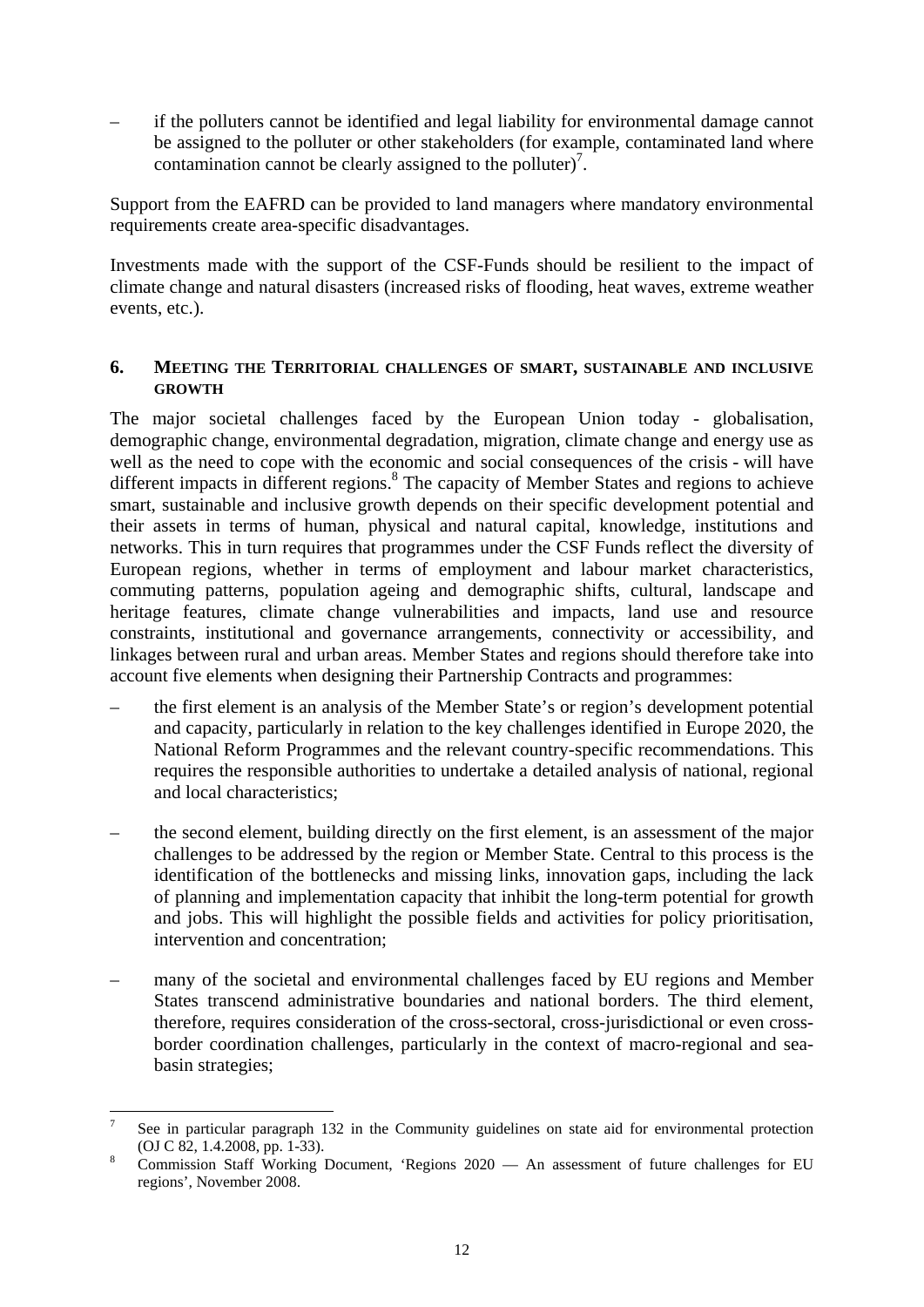- fourthly, in many cases, an integrated approach linking Europe 2020 with regional and local actors will require improved coordination across different territorial levels and sources of funding. The Partnership Contract will be a key element in developing such an approach;
- the fifth element involves developing a Partnership Contract and programmes based on the thematic objectives set out in the proposal for the Common Provisions Regulation to deliver results. The specific objectives of each programme should therefore be expressed by appropriate result indicators to capture the changes that the programme is intended to facilitate.

The development of Partnership Contracts and programmes which take into account these elements will allow Member States and regions to build on the European Union's diversity in a manner appropriately tailored to local challenges, knowledge and possibilities. Such an approach will provide a solid basis to identify how the CSF Funds can best operate together to unlock the potential to achieve smart, sustainable and inclusive growth.

The Lisbon Treaty has added territorial cohesion to the principles of economic and social cohesion, and it is clear that geographic or demographic features can intensify development problems<sup>9</sup>. This overall approach to promoting smart, sustainable and inclusive growth will therefore have to reflect the role of cities, rural areas, fisheries and coastal areas, areas facing specific geographical or demographic problems. It will also have to take account of the specific challenges of the outermost regions, the northernmost regions with a very low population density and of island, cross-border or mountain regions, as explicitly recognised by the Lisbon Treaty. Finally, territorial cohesion also means addressing urban-rural linkages, in terms of access to affordable, quality infrastructures and services, and problems in regions with a high concentration of socially marginalised communities.

# **7. PRIORITIES FOR COOPERATION ACTIVITIES**

The challenges faced by regions and Member States often cut across national and regional boundaries. An effective response requires joint, cooperative action and sharing of knowledge at the appropriate territorial level. This action should be supported by both the ERDF and the ESF. Where macro-regional and sea basin strategies have been put in place, all the CSF funds should support their implementation.

In order to ensure the effective contribution of European territorial cooperation programmes to the objectives of the Europe 2020 strategy and to avoid the fragmentation of the available funding, it is necessary to concentrate ERDF resources and ensure coordination with other EU-funded programmes. Particular attention should be dedicated to addressing the crossborder challenges confronting outermost regions and sparsely populated areas.

In order to enhance the effectiveness of policies supported by the ESF through mutual learning, it is important to promote transnational cooperation between partners at national and/or regional level.

<sup>1</sup> 9 COM(2010) 642 final, Communication from the Commission, 'Conclusions of the fifth report on economic, social and territorial cohesion: the future of cohesion policy', p. 7.